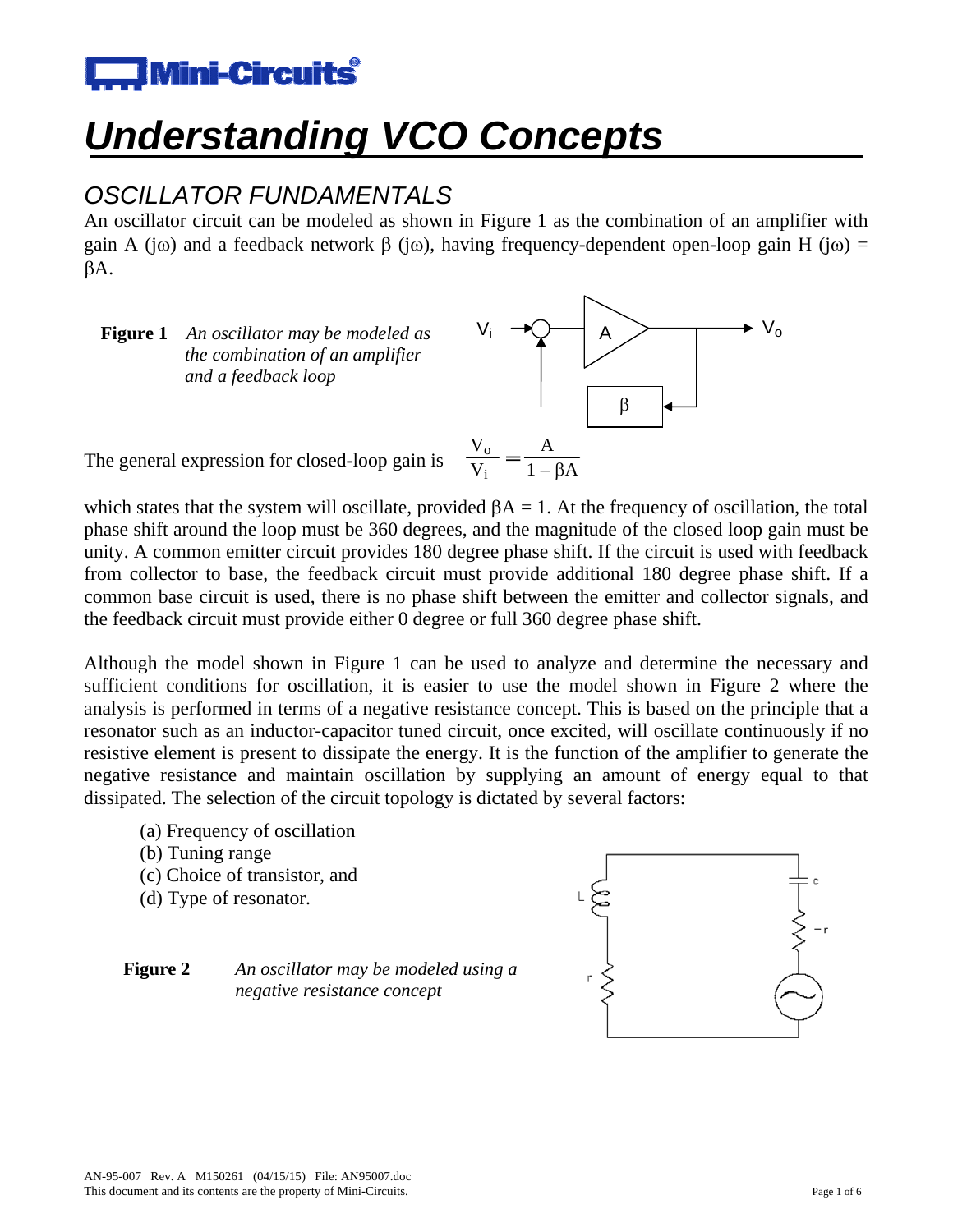

### *EXAMPLES OF OSCILLATOR DESIGN*

A bipolar transistor with capacitances between the base and emitter, and the emitter and ground, can be used to generate a negative resistance. Examples of these circuits are shown in Figure 3.



An inductive resonator may be used in any parallel resonant oscillator circuit. The signal is generated at the frequency where the inductor resonates with the load capacitance. The circuits of Figure 3 are preferred for high stability oscillator circuits because of the ease with which the resonator may be isolated from the load, which is in the collector circuit. In a VCO the variable capacitor is implemented using a varactor diode. The Clapp circuit has the advantage of better constancy of feedback because the ratio of  $C_1$  to  $C_2$  does not vary over the tuning range.

Consider the more detailed schematic diagram in Figure 4a, and the equivalent circuit of its resonator in Figure 4b that is used to derive the design equations below.



**Figures 4a and 4b** *Oscillator design evaluation for CLAPP circuit*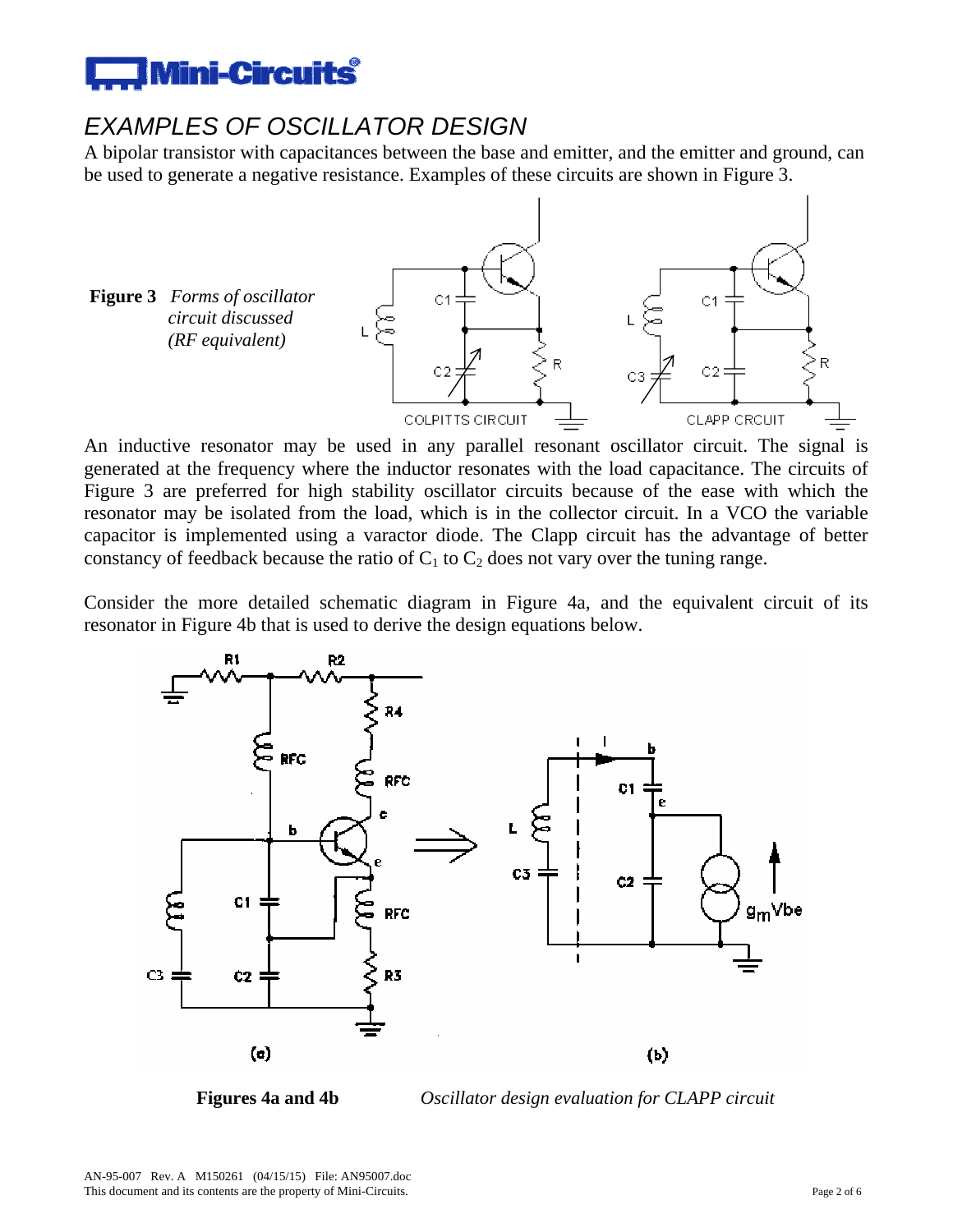

The input impedance looking into the part of the circuit to the right of the dashed line in Figure 4b is given by:

$$
V = \frac{i}{j\omega C_1} + \frac{i + g_m V_{be}}{j\omega C_2}
$$
  
where 
$$
V_{be} = \frac{i}{j\omega C_1}
$$

$$
\frac{V}{i} = \frac{1}{j\omega C_1} + \frac{1}{j\omega C_2} - \frac{g_m}{\omega^2 C_1 C_2}
$$

The quantity  $-(g_m/\omega^2 C_1C_2)$  is negative indicating a negative resistive component. Therefore, in order to maintain oscillation we must have

$$
r < \frac{g_m}{\omega^2 C_1 C_2}
$$

where r is the series resistance of the resonator. The frequency of oscillation is given by

$$
(\omega^2)L = \frac{1}{C_1} + \frac{1}{C_2} + \frac{1}{C_3}
$$

The ratio  $C_1/C_2$  is selected to be greater than 1 so that the circuit has sufficient loop gain for start-up condition at the lowest operating temperature. A VCO is implemented by replacing a fixed capacitor such as  $C_3$  with a varactor.

In another circuit that can generate a negative resistance, Figure 5 shows a bipolar transistor with an inductive reactance between the base and the ground. This common-base topology is preferred at higher frequencies. Adding an inductive resonator and a variable capacitor to form a tank circuit as shown in Figure 6 completes the oscillator.



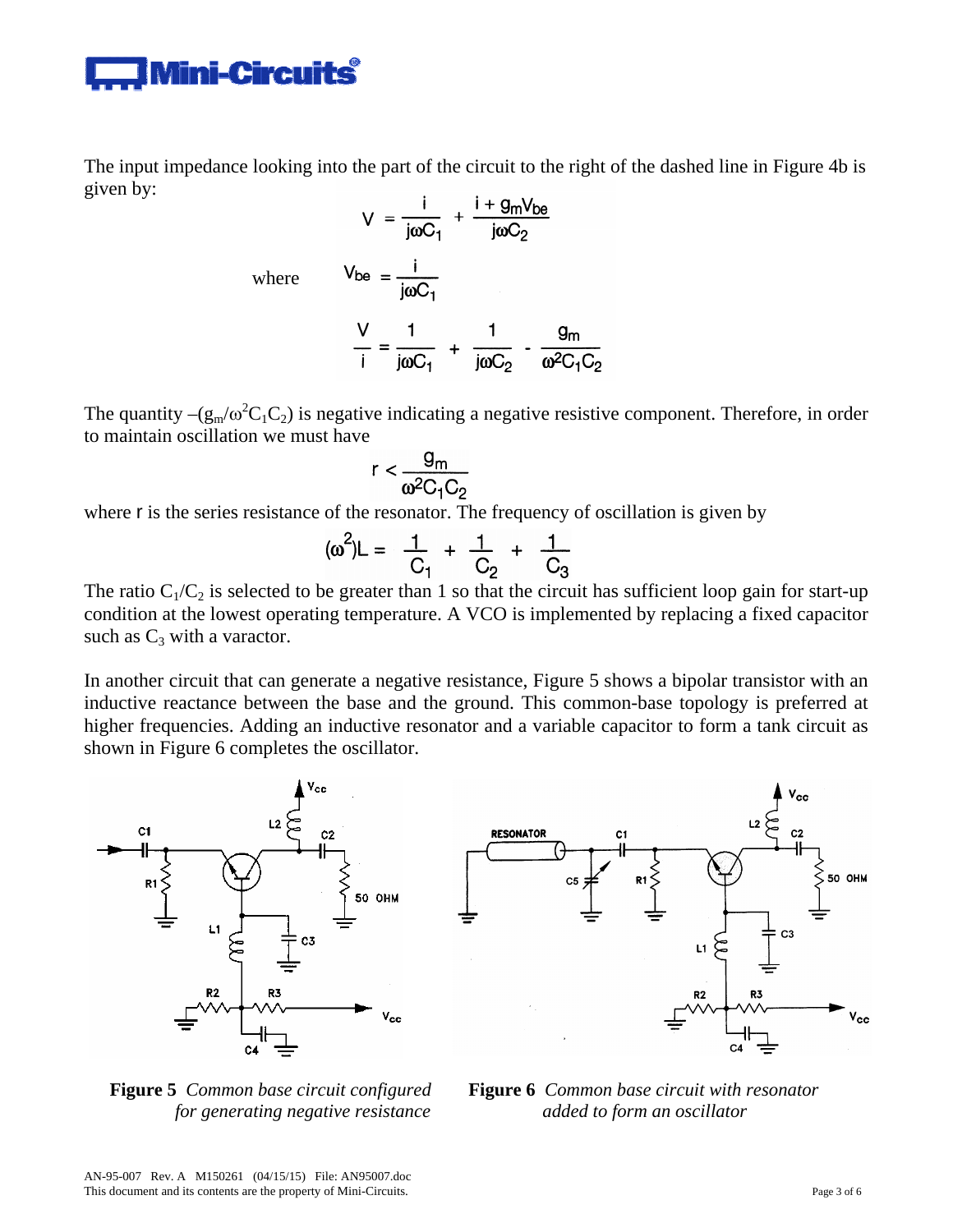# $\Box$  Mini-Circuits $\degree$

# *TUNING SENSITIVITY CHARACTERISTICS*

There are two basic types of varactors: abrupt and hyperabrupt. The abrupt tuning diodes have very high Q and will operate over a very wide tuning voltage range (0V to 60V). The abrupt tuning diode provides the best phase noise performance because of its high quality factor.

Hyperabrupt tuning diodes, having capacitance inversely proportional to the square of the voltage, will provide a much more linear tuning characteristic than the abrupt diodes. These are the best choice for wide band tuning VCOs. An octave frequency range can be covered with less than 20V tuning voltage range. Their disadvantage is that they have a much lower Q and therefore provide a phase noise characteristic higher than that provided by the abrupt diodes.

For a varactor diode, the capacitance is related to the bias voltage by the following equation:

$$
C = \frac{A}{(V_R + \phi)^n} \qquad \qquad \ldots \ldots \ldots \ldots (1)
$$

where A is a constant,  $V_R$  is the applied reverse bias voltage, and  $\Phi$  is the built-in potential which is 0.7V for silicon diodes and 1.2V for gallium arsenide diodes. For the analysis that follows, we may write

$$
C = \frac{A}{\sqrt{n}} \qquad \qquad \qquad \dots \dots \dots \dots \tag{2}
$$

where A is the capacitance of the diode when V is one volt and n is a number between 0.3 and 0.6, but can be as high as 2 for a hyperabrupt junction. The tank circuit of a typical VCO has a parallel tuned circuit consisting of an inductance L, a fixed capacitance  $C_f$ , and a varactor diode C. The frequency of oscillation can be written as

$$
\frac{1}{\omega^2} = L(C_f + AV^{-n}) \qquad \qquad \ldots \ldots \ldots \qquad (3)
$$

Let  $\omega_0$  be the angular frequency of the unmodulated carrier, and let  $V_0$  and  $C_0$  be the corresponding values of V and C. Then from Equation (3) we have

$$
L = \frac{1}{\omega_o^2 (C_f + C_o)}
$$
 (4)

If V<sub>o</sub> is modulated by a small voltage  $\Delta V$ , the carrier will be deviated by a small frequency difference  $\Delta\omega$ .

$$
(\omega_{\text{O}} + \triangle \omega)^{-2} = L [C_f + A(V_{\text{O}} + \triangle V)^{-n}]
$$

Substituting for L and rearranging, we have

$$
\left(1+\frac{\Delta\omega}{\omega_{\text{o}}}\right)^{-2} = \frac{C_{\text{f}}+C_{\text{o}}\left(1+\frac{\Delta V}{V_{\text{o}}}\right)^{-n}}{C_{\text{f}}+C_{\text{o}}}
$$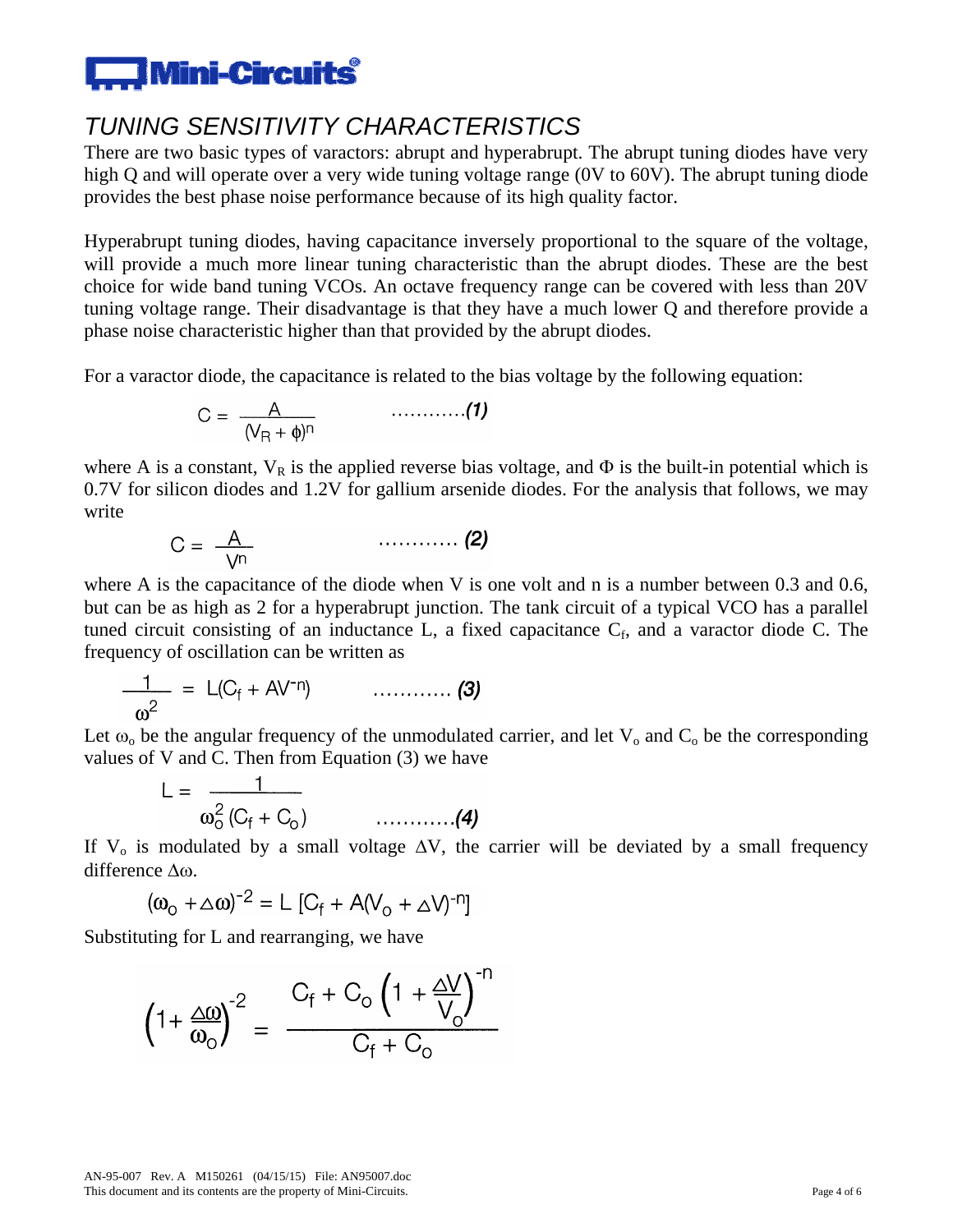

The oscillator tuning sensitivity  $K_1$  can therefore be written as

$$
K_1 = \frac{d\omega}{dV} = \frac{n\omega_o}{2V_o} \left(\frac{C_o}{C_f + C_o}\right)
$$

The units of  $K_1$  are radian/second/volt. For tuning sensitivity in Hz/volt, divide the right side of the equation by  $2\pi$ .